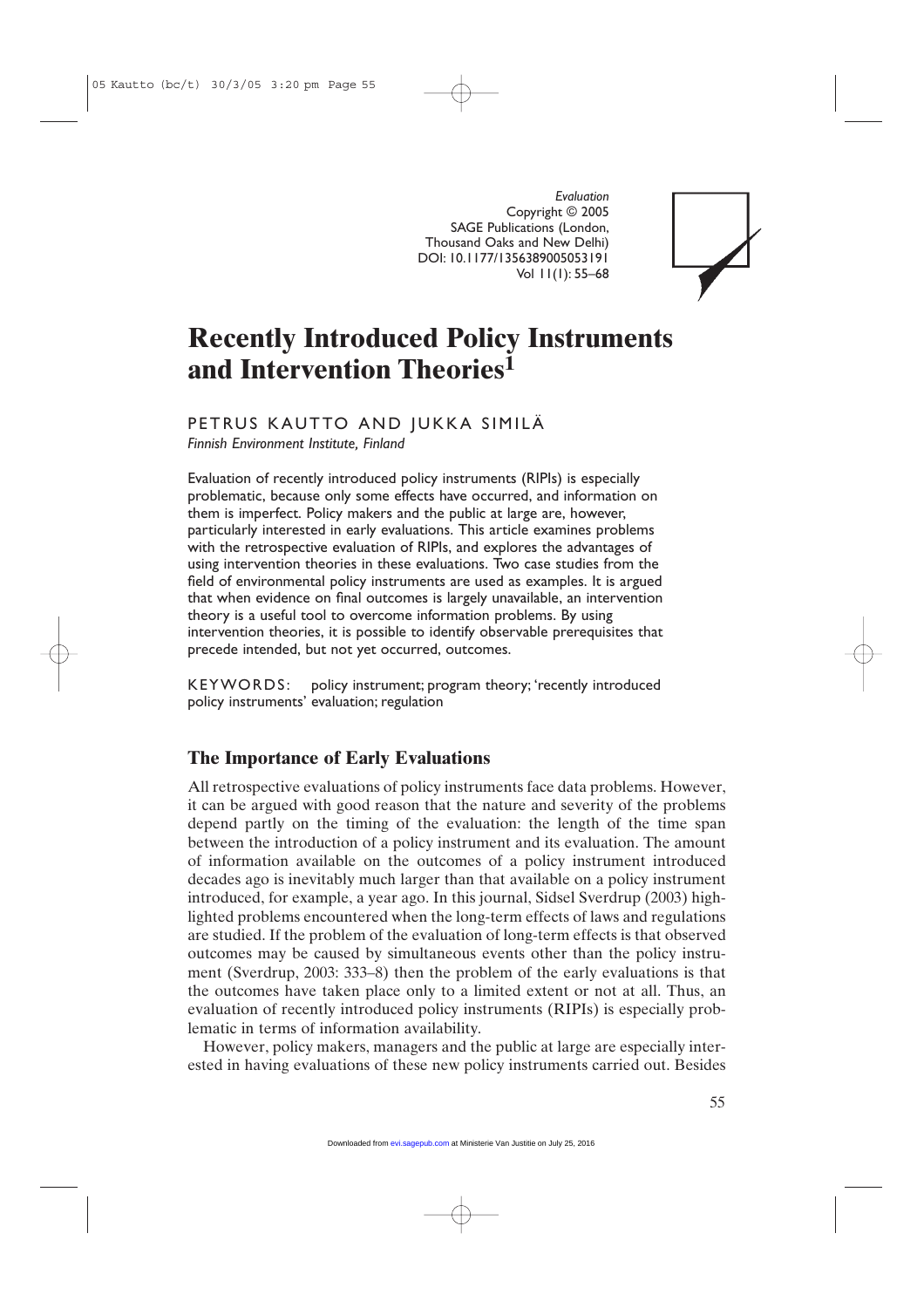the particular charm of novelty, RIPIs are also interesting for many other reasons. First, it is not necessarily wise to wait for years or even decades before launching an evaluation of a policy instrument. This is especially the case with preventive action, i.e. policy instruments adopted to prevent a problem from occurring. In addition, experience has shown that the designers of a policy instrument are rarely able to take into account all factors relevant to the effects of that instrument (e.g. Braybrooke and Lindblom, 1963: 83–104; Rose and Karran, 1987: 101). The assumptions used in the design process may soon turn out to be defective. For example, the resource requirements may be underestimated or the economic development of different sectors affected by the policy instrument may not be considered. Besides, economic problems and other detrimental side-effects often accumulate as time goes by. Furthermore, as a policy instrument becomes more institutionalized, it is more difficult to change due to political inertia (Rose and Karran, 1987). It might therefore be easier to improve an intervening policy instrument at an earlier stage of implementation. In all, if evaluations are 'intended to play a role in future, practical action situations' (Vedung, 1997: 3; see also Pawson, 2002: 158), their timing is extremely important. Thus, there is a clear case for RIPIs evaluation.

# **Aims of this Article**

The aim of this article is to show that a retrospective RIPIs evaluation is possible and that it is fruitful to use intervention theories as tools in early evaluations. From this position, many views appearing in the evaluation literature and policy papers are contradicted. For example Patton (1997: 218) claims that 'a program must have achieved a certain level of maturity to make added effort involved in theory-driven evaluation fruitful'. Furthermore, the European Commission (2003: 7) has been suspicious of RIPIs evaluation.

The article begins with a presentation of an input–output model of public policy. The model is used as a heuristic tool to identify the problems related to RIPIs. Following this, the time sensitivity of evaluation criteria is discussed. Then, we examine how intervention theory can help to overcome the problems of RIPIs evaluation. This is illustrated by two examples of the possibilities of using intervention theories in the evaluation of policy instruments that have produced some outputs, but only few, if any, outcomes. Finally, the advantages, inconveniences and limitations of using intervention theories for RIPIs evaluations are discussed more generally.

# **The Input–Output Model and Time Sensitivity of Evaluation Criteria**

An input–output model of public policy is often utilized in evaluations. It is a heuristic tool, 'an instrument to support thinking' (Vedung and Román, 2002: 10). This simplified model captures the essential elements of public policy: inputs, administration, outputs and outcomes of these outputs. By outputs we mean items (e.g. permits, taxes) that are issued by government bodies and interface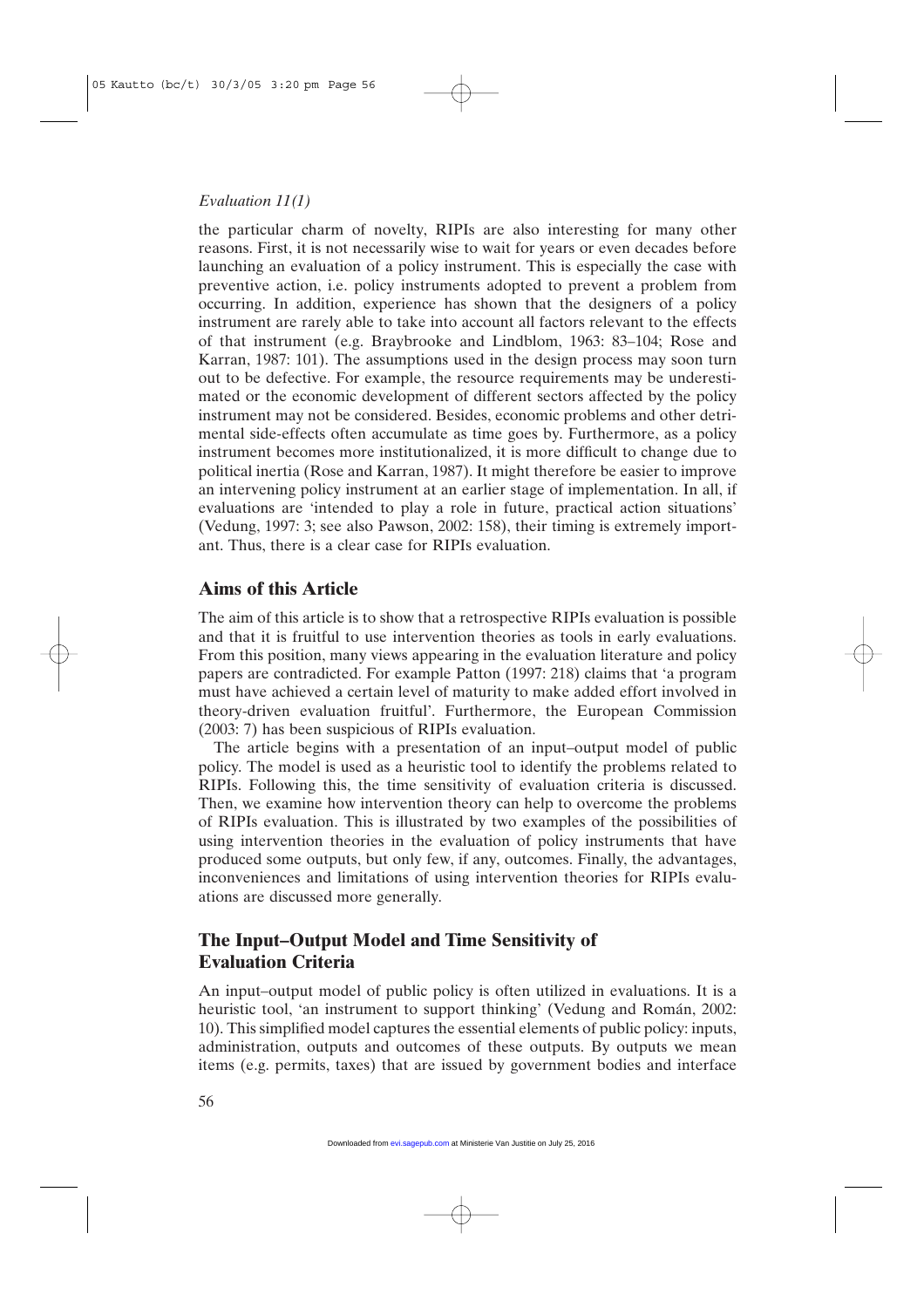with the target group (e.g. permit holders). Outcomes are the actions taken by the target group when they encounter the outputs, but also what occurs after that in the chain of influence. Outcomes can be immediate (e.g. measures taken by a holder of a permit due to permit conditions), intermediate (e.g. reduction of emissions, demand for environmental technology) and ultimate (e.g. improved quality of the environment, impact on employment) (e.g. Vedung, 1997: 4–5; Suchman, 1967).

There are several criteria available for evaluations (Hildén et al., 2002: 17–18; Mickwitz, 2003). Perhaps the most used criteria are *effectiveness* and *efficiency*. *Effectiveness* has many definitions, but here it refers to the degree of correspondence between achieved outcomes and intended policy goals. *Efficiency* can be defined, for example, as a cost–result criterion (do the results justify the resources used?) or as a cost–effectiveness criterion (could the results have been achieved with fewer resources?). As for the other criteria, one can mention *relevance* (do the goals of the policy instrument cover the key problems of environmental policy?) and *impact* (have the impacts occurred due to the policy instruments?). Different evaluation criteria link different stages of the input–output model. *Relevance* links the perception of environmental problems and the objectives, *effectiveness* the objectives and the outcomes, *efficiency* the inputs and outputs and/or outcomes, and *impact*, the outputs and outcomes (see Figure 1).



*Figure 1*. The Evaluation Criteria and Their Links to the Stages of the Input–Output Model (based on Hildén et al., 2002: 19; further inspired by Mickwitz, 2002)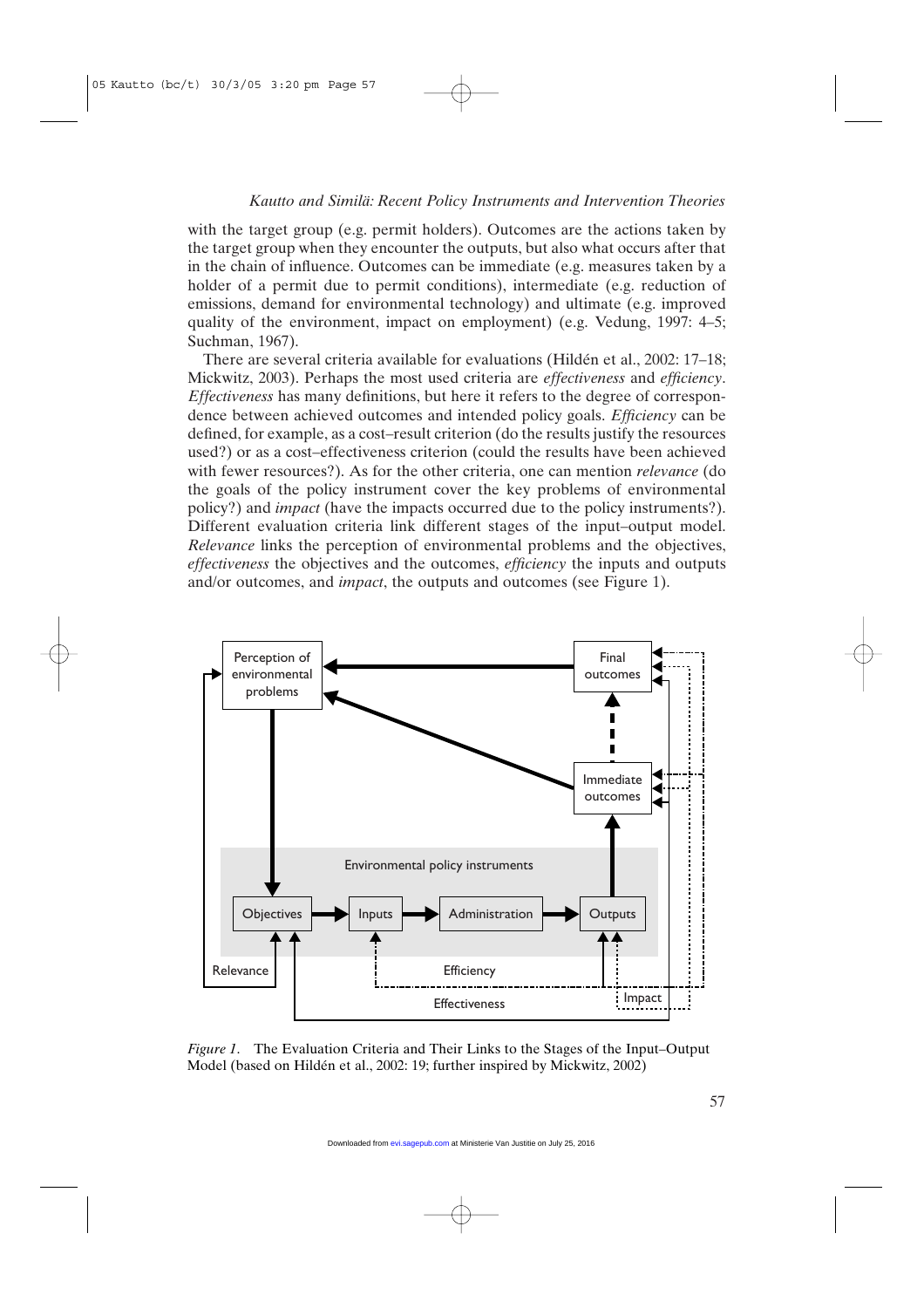In RIPIs evaluations, due to the short time span between the introduction of a policy instrument and the evaluation, either outcomes may not have occurred, or where they have, information about the outcomes is difficult to obtain. Depending on the time span and the nature of the policy instrument, it may be the case that the administration has only produced a small number of outputs. Thus, although the question of 'recency' varies from case to case, generally a policy instrument can be defined as being 'recent' in so far as it has, due to the short implementation period, produced only some of its outputs and generated a small proportion of its outcomes.

The implication of the lack of outcomes or incomplete information on them depends on the criteria used. The use of a criterion that links final outcomes to earlier stages of the input–output model is particularly problematic. However, the use of a criterion that connects, for example, the perception of environmental problems and the objectives (i.e. a relevance criterion) is not necessarily more difficult in the case of RIPIs than in the case of other instruments. There is no general reason to assume that there is not enough information available on these matters with respect to RIPIs. However, this does not mean that a relevance analysis is an identical endeavour in these two cases.

Although the usability of evaluation criteria for a retrospective evaluation always depends on contextual matters, the input–output model helps an evaluator to ask more precise questions while choosing the criteria for use in the evaluation.

# **The Use of Intervention Theory in Overcoming the Problems of RIPIs Evaluation**

Even though a criterion may appear difficult to use in a retrospective evaluation due to the inherent information problems when evaluating RIPIs, this does not mean that the criterion should be rejected categorically. In this article, it is argued that intervention theory can aid the use of different criteria in a meaningful way, for example, in the case of RIPIs evaluation. The idea underlying the concept of intervention theory has become popular in recent years among evaluators and political scientists, although different authors use differing terms; for example, policy theory (Hoogerwerf, 1990), program theory (e.g. Chen, 1990; Weiss, 1997; Rossi et al., 1999; Rogers et al., 2000), program logic (Lenne and Cleland, 1987), the program's theory of action (Patton, 1997) and theory of change (Connell et al., 1995; Pawson, 2003: 473). The aim of an intervention theory is to describe how the policy is intended to be implemented and function (Hildén et al., 2002: 16). It shows what measures are assumed to be taken, in what order, and what is assumed to follow from these measures. An intervention theory includes different kinds of assumptions: assumptions about the impacts at different stages of the causal chain and their causal relationships, as well as assumptions about the relationship between impacts, goals, various actors and moderators, i.e. contextual factors (Vedung, 1997; Chen, 1990; Dahler-Larsen, 2001: 336–40).

Assumptions may change over time and this change may be of great significance for later retrospective evaluations. However from the perspective of RIPIs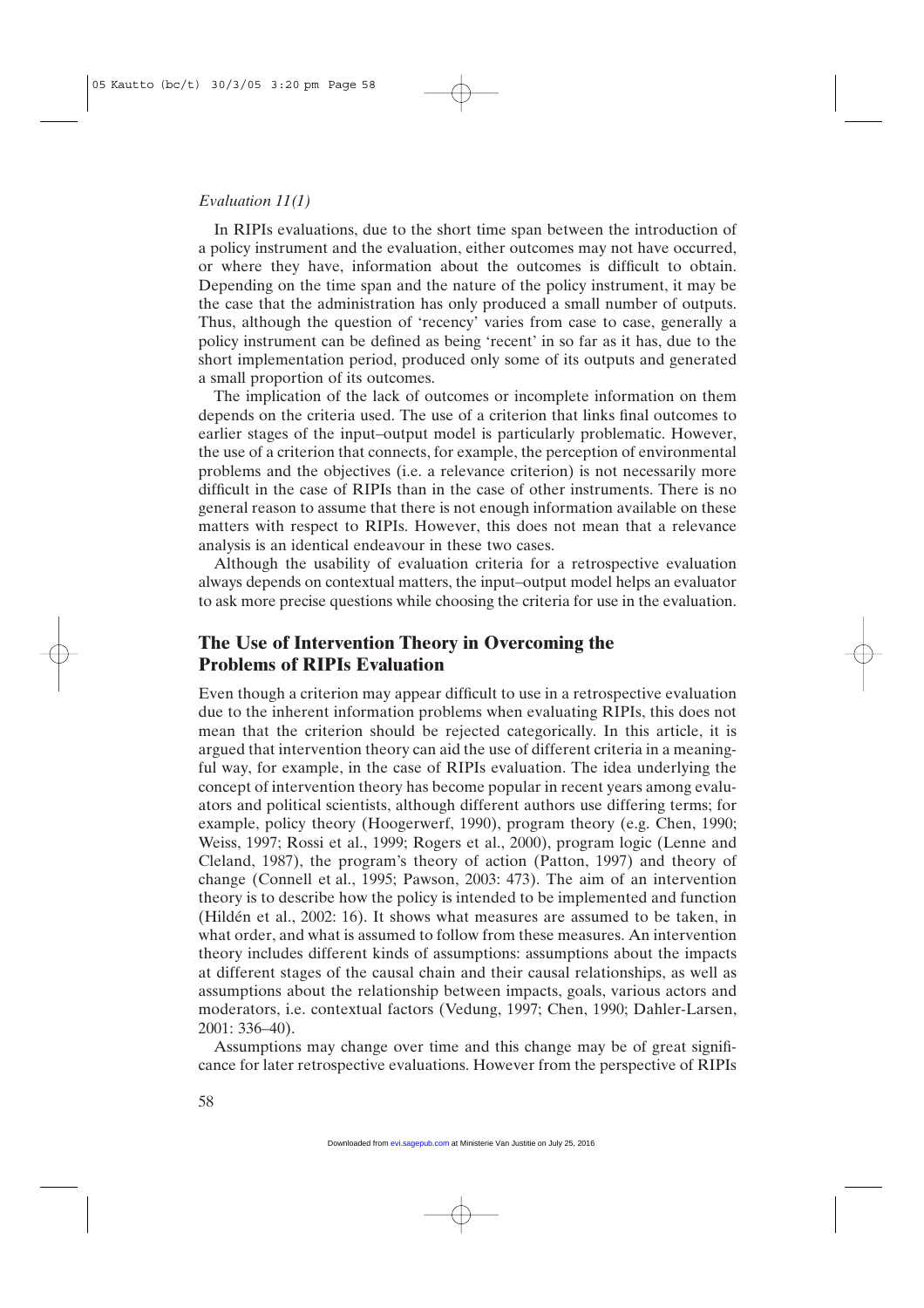evaluation, it is crucial to note that assumptions are formulated for the first time before the policy intervention. Thus, they are in existence – although not necessary well articulated – when the implementation of a new policy instrument begins. Different actors (e.g. politicians, ministries, implementing agencies, various interest and target groups) may hold different assumptions about the causal chains that lead from means (policy instruments) to the goals and other anticipated impacts, or even different assumptions about goals and other impacts. Therefore, it may be possible to construct several intervention theories in each case (Vedung, 1997: 139). In addition, different approaches and methods can be used to reconstruct an intervention theory. Patton (1997: 219–24) has distinguished three major approaches to theory construction: deductive, inductive and user-focused. The deductive approach utilizes scholarly social science theories and is often closer to research than evaluation. The inductive approach is based on the fieldwork of the evaluator and resembles the grounded theory approach introduced by Glaser and Strauss (1967). This means that the (intervention) theory and the data are generated at the same time. In the user-focused approach, the evaluator helps the intended users to articulate their intervention theories (or theories of action) (Patton, 1997: 219–22). For RIPIs evaluation each of the three different approaches identified by Patton may be useful. The deductive approach has the advantage that theoretical assumptions about causal relationships may – if the evidence for them arising from other studies is convincing enough – help to overcome problems related to lack of information. The inductive approach connects the intervention theory to the practice of the case studies so that empirical evaluation questions can easily be formulated. The userfocused approach helps people to understand their own assumptions. This might be useful even in cases in which the validity of these assumptions cannot be fully evaluated. Thus, the choice of an approach is to a large extent a matter of the general purpose of the evaluation.

A review of approaches to theory reconstruction has been presented by Leeuw (2003). He specifies three approaches: a policy-scientific approach, a strategic assessment approach and an elicitation methodology. Of these, the two latter are approaches for ex ante evaluations and therefore, the policy-scientific approach is the most useful for RIPIs evaluations. Briefly, the policy-scientific approach includes the following six steps (Leeuw, 2003: 7–8).

- Identify behavioural mechanisms expected to solve the problem.
- Link the mechanisms with the goals of the policy instrument under review.
- Reformulate the statements on the policy instrument in conditional 'if–then' propositions.
- Search for warrants, to identify missing links in or between different propositions through analysis of argumentation.
- Reformulate these warrants in terms of conditional 'if-then' propositions and draw a chart of the links.
- Evaluate the validity of the propositions.

Reconstructing an intervention theory according to the policy-scientific approach is often a good option for RIPIs evaluation. The speciality of RIPIs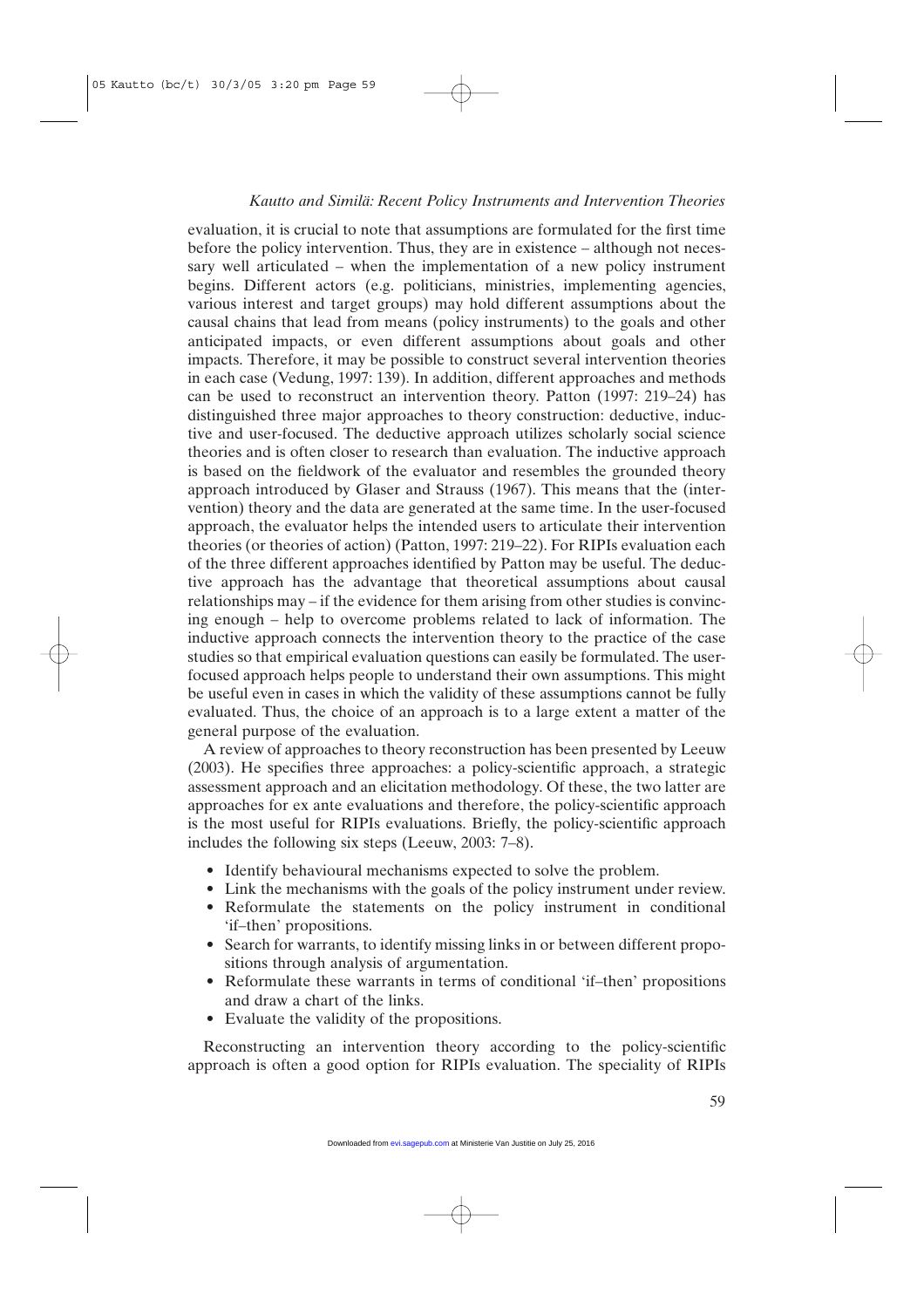evaluation becomes clear at the final step: it is one thing to evaluate the validity of assumptions about the basis of abundant information on outcomes, but quite another to evaluate their validity when only some outcomes have occurred. This issue will be discussed further in the last section.

However, whichever approach is selected, it is useful to remember 'that someone has done it before' (Pawson, 2003: 487): comparisons with earlier research and lessons learned in other evaluations are especially helpful in early retrospective evaluations as the information is particularly limited. Therefore, it might be worthwhile to apply features of the strategic assessment approach and the elicitation methodology (e.g. how they make use of existing research and approaches developed in other fields of social science) to RIPIs evaluations. Nevertheless, this is a task for future elaborations of RIPIs evaluation.

# **Two Examples of the Use of Intervention Theories in RIPIs Evaluation**

In this section, we illustrate how intervention theories can be utilized as an analytical tool to cope with problems inherently related to a retrospective evaluation of RIPIs. Although the examples come from the field of environmental policy, these experiences can be applied in other fields of public policy and program evaluation. The value criterion used in both examples is the same, i.e. effectiveness. In the examples an approach has been utilized that is close to an inductive one. The intervention theories were constructed using legislative documents as the source of information.

#### *Environmental Protection Act, 1999*

In Finland, a major reform of environmental regulation was undertaken in the late 1990s. The main result of this was the Environmental Protection Act, as well as related laws and regulations, which came into force on 1 March 2000. Through the reform, the European Union's Directive 96/61 on Integrated Pollution Prevention and Control (IPPC) was transposed into the Finnish legal system. At the core of the reform was the integration of five different permits (air pollution, water pollution, waste management, protection of health and neighbourhood relations) into one environmental permit. In 2001, the Finnish Ministry of the Environment commissioned an evaluation of this Act from the Finnish Environment Institute and its collaborators. The evaluation covered the first two years of the implementation of the Act. The main results of the evaluation were published (e.g. Similä and Hildén, 2003; Hildén et al., 2003) just before the European Commission stated that it is still too early to evaluate the outcomes of the IPPC Directive (European Commission, 2003: 7).

The intervention theory of integrated permits was constructed using both European and national legislative documents. In these documents the benefits of integrated permits were defined in relative terms: integrated permits were assumed to be superior in comparison with a system of several sectoral permits. On the basis of the documents it was possible to identify assumed chains of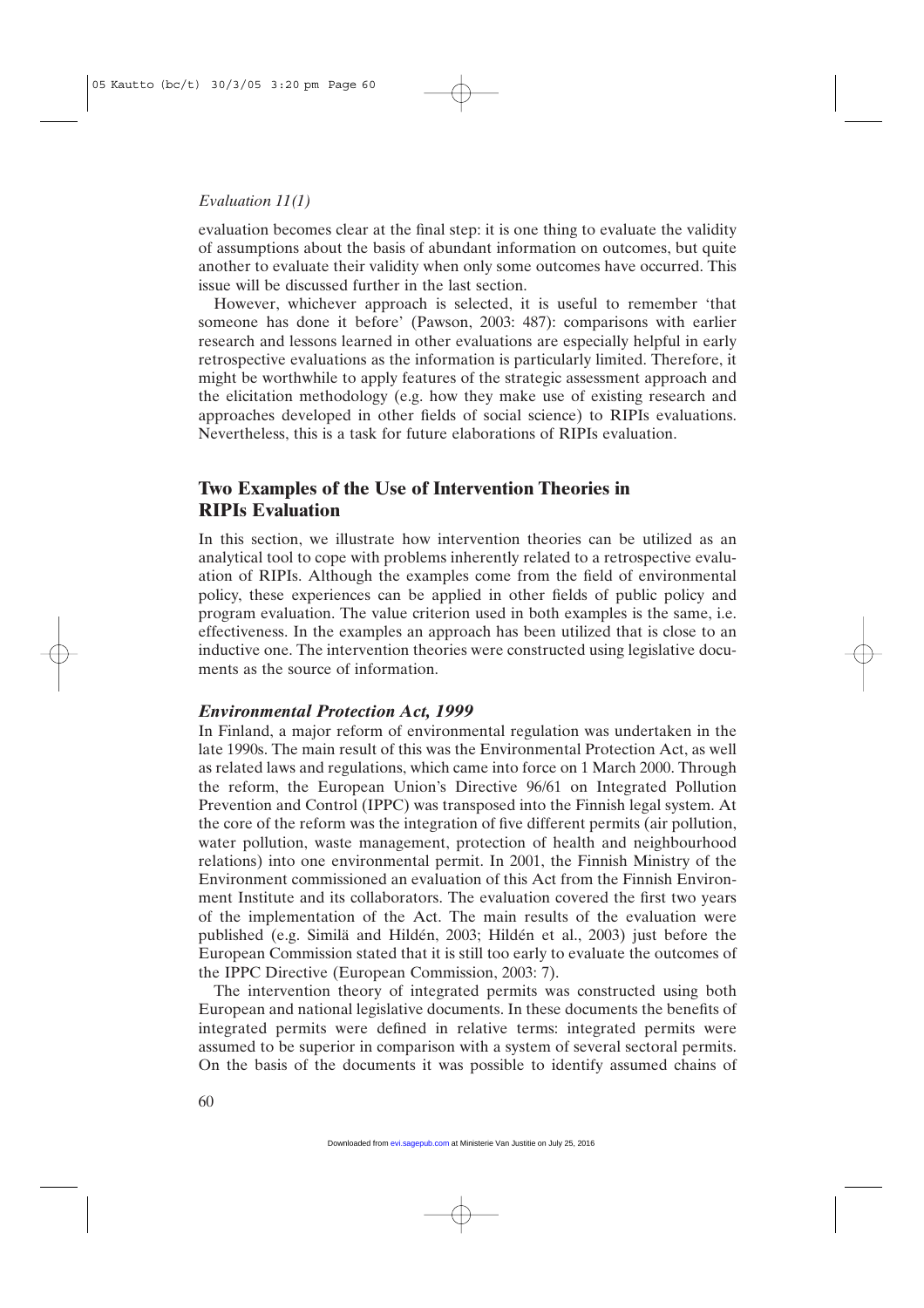influence (i.e. assumptions) on which the superiority was based. The assumptions were the following.

- 1. Integration of permits will abolish the gaps between different permits.
- 2. Detrimental side-effects of environmental measures will be reduced, because pollution will no longer be transferred from one environmental medium (water, air, soil) to another.
- 3. Integration will enable a new kind of prioritization.
- 4. Integration of permits will result in technological change, from 'end-of-pipe' technologies to process technologies.2

After the formulation of the intervention theory of IPPC permits as part of the new regulations, it became possible to ask what kind of information was available to scrutinize whether theory-based assumptions hold true.

With regard to the first assumption, the outputs of administration, *i.e.* permits, provided a good basis to make observations. In fact, the essence of this assumption was that the IPPC permits would differ from the old permits (the gaps would be filled because the competencies of public authorities were extended). Thus, we could formulate a more precise question: do permits contain new kinds of provisions that regulate such environmental problems that were not regulated before? On the basis of interviews (27 representatives of environmental administration, companies and non-governmental organizations interviewed) and analysis of permit decisions (total: 611), we were able to conclude that the conditions set had changed very little. However, there were some exceptions (e.g. the biological waste originating from fish farming had been regulated by permits after the reform, but not before it). In sum, there was only weak evidence that this assumption held.

With respect to the second assumption, we were able to formulate a measurable question as follows: have the authorities taken account of side-effects like transferring emissions from one environmental medium to another as an argument when designing the content of the permits? On the basis of permit analysis as well as interviews, the answer was negative, i.e. the second assumption did not hold. In addition, it was possible to approach the issue of setting priorities on the basis of the decisions, because permit authorities are obliged to justify their decisions and this aspect certainly was one that needed to be justified. The permit documents confirmed that the argument had not been used. Additionally, the issue was cross-checked in the interviews, and this confirmed the result, with a modification: most of the interviewees were of the opinion that priority setting had not affected the design of permits. However, some interviewees pointed out that in individual cases a coherent timetable for different environmental measures relevant to different environmental media had been set up in order to direct the resources to the most urgent purposes. However, only very few examples were given. In addition, promoting integration by keeping different classes of investment separate only goes some of the way. Thus, priority setting with respect to the timetable was used, though to a minor extent. However, this was not meant to affect environmental outcome in the long term.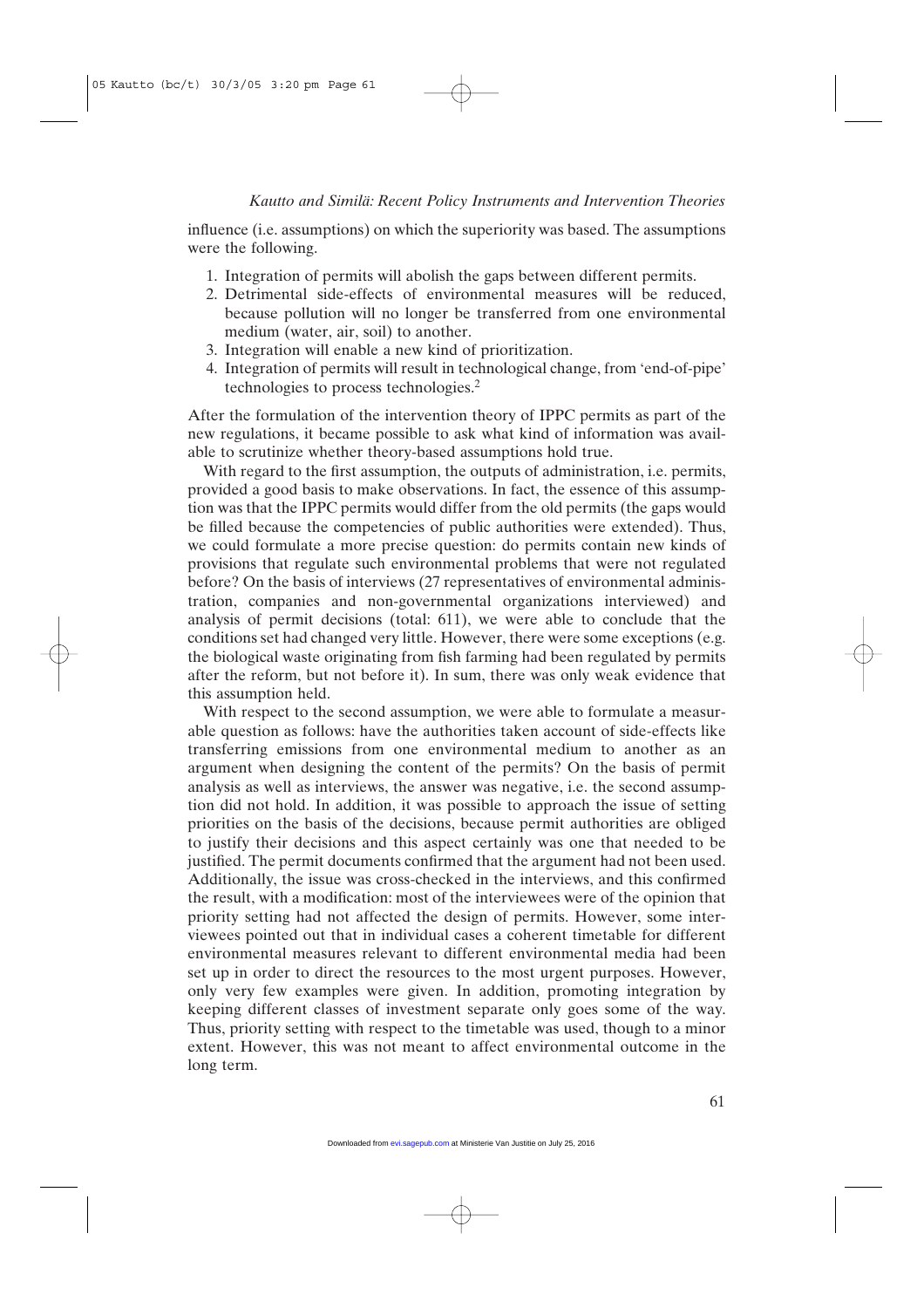The fourth assumption concerned technological change. It was assumed that the IPPC permits will lead to a shift from 'end-of-pipe' technology to process technology.3 However, the causal chain on how this impact will take place is not fully explained in the legislative documents. The regulatory authorities do not prescribe the technology that should be used. Instead, environmental requirements are set up in the form of emission limit values, based on the principle of best available technology (BAT). The use of emission limit values or the BAT principle is not a new approach, although the combination of them was assumed to have different results to those achieved before. This did not yet provide a sound basis for evaluation and it was necessary to continue the reconstruction of a more precise intervention theory, in order to explore whether there was anything in the causal chain of influence that could be monitored. To make the intervention theory more complete, two additional assumptions – or reformulated warrants, using Leeuw's terms – had to be formulated on the basis of an analytical reconstruction of the intervention theory:

- 4a. technological change will occur only if the activities concerned have impacts on more than one environmental media (air, water, land); and
- 4b. technological change is linked to the investment cycles of the plant concerned and regulatory authorities have only minor possibilities to affect these cycles. If the plant is not at the right stage of the investment cycle when applying for an environmental permit, it is unlikely that it will adopt new environmental technology to a significant extent.

These complements to the original assumption indicated what kinds of plants were potentially interesting. Very few plants, among the 611 permits studied, did have multiform emissions and were at the right stage of the investment cycle. No cases were found in which technological change could have taken place as assumed in the intervention theory. This does not prove that the assumed technological change could not occur in the future. However, the (reconstructed) intervention theory showed the relevance of the information available at the moment of evaluation.

### *Waste Tax Act, 1996*

Our second example concerns the waste tax evaluation completed in 1998–9 (e.g. Melanen et al., 2002; Kautto and Melanen, 2004). According to the Finnish Waste Tax Act, a tax of  $\epsilon$ 15 is levied per tonne of waste on all waste transported to public landfills, with the exception of, for example, de-inking waste, fly ash from power plants and waste that can be utilized in landfill structures. The waste tax is not levied on waste disposed of in private (industry-owned) landfills. Also, some large companies transport their waste to public (municipal) landfills and are thus obliged to pay the tax.

The intervention theory of the waste tax was reconstructed by the evaluators on the basis of official documents, particularly the Government Bill for the Waste Tax Act. According to the Bill, the Act has two types of objectives: fiscal and environmental. The evaluation was limited to the environmental objectives. According to the Bill, the environmental objective of the Act is to promote waste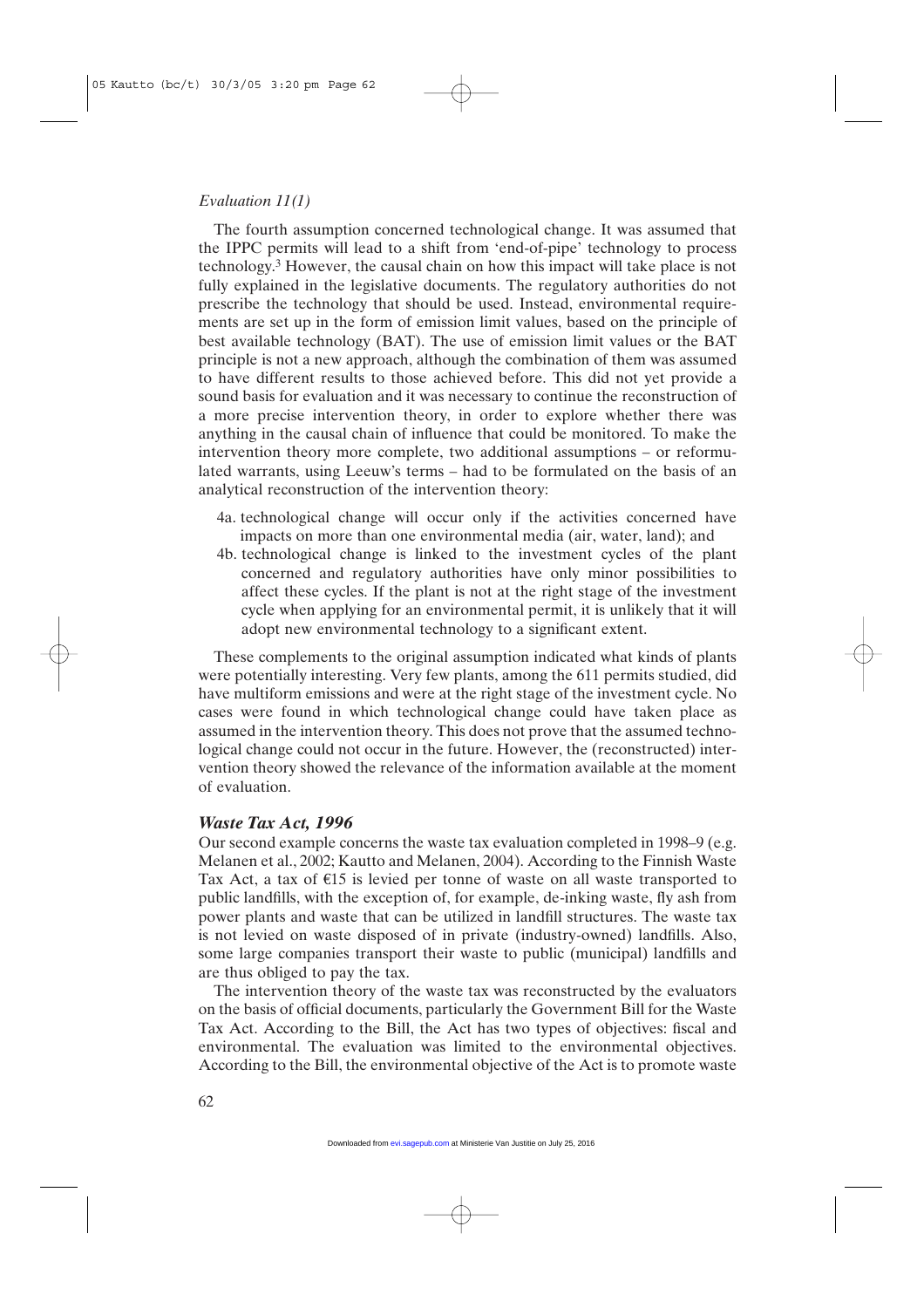prevention and waste recovery (with priority being given to material recovery, i.e. recycling) instead of landfilling and incineration without energy recovery. Here only the effectiveness of the Waste Tax Act in waste prevention is discussed.

Based on the above-mentioned documents, it was possible to reconstruct the main assumptions of waste prevention and the most important elements of the intervention theory. Compared with the case of the Environmental Protection Act, in this case the output (the incorporation of waste tax in municipal waste charges) occurred more immediately because the intervention was not modified case by case by administrative decisions.

The Government Bill states that the target groups avoid the rising costs most easily by reducing the amount of waste they produce. It is even emphasized in the document that this outcome is likely to occur soon. However, the top executives and environmental managers of the companies interviewed said that improvements in waste prevention occur primarily through the adoption of cleaner production technologies. On this basis, the intervention theory was once again reformulated into the form shown in Figure 2.

The material information available (statistics, interviews of 32 company representatives) indicated that the total amount of waste had not decreased either at

Waste Tax Act (regulation)

### ψ

municipalities (intermediaries) raise the level of municipal waste charges (output)

#### ψ

in order to avoid costs (i.e. tax), companies (target groups) try to produce less waste (outcome 1)

#### ψ

companies adopt cleaner production technologies (outcome 2)

### Ψ

total amount of waste decreases (outcome 3)

### Ψ

more rational use of natural resources and less harm to human health and the environment (final outcome)

*Figure 2*. Reformulated Intervention Theory of the Waste Tax Act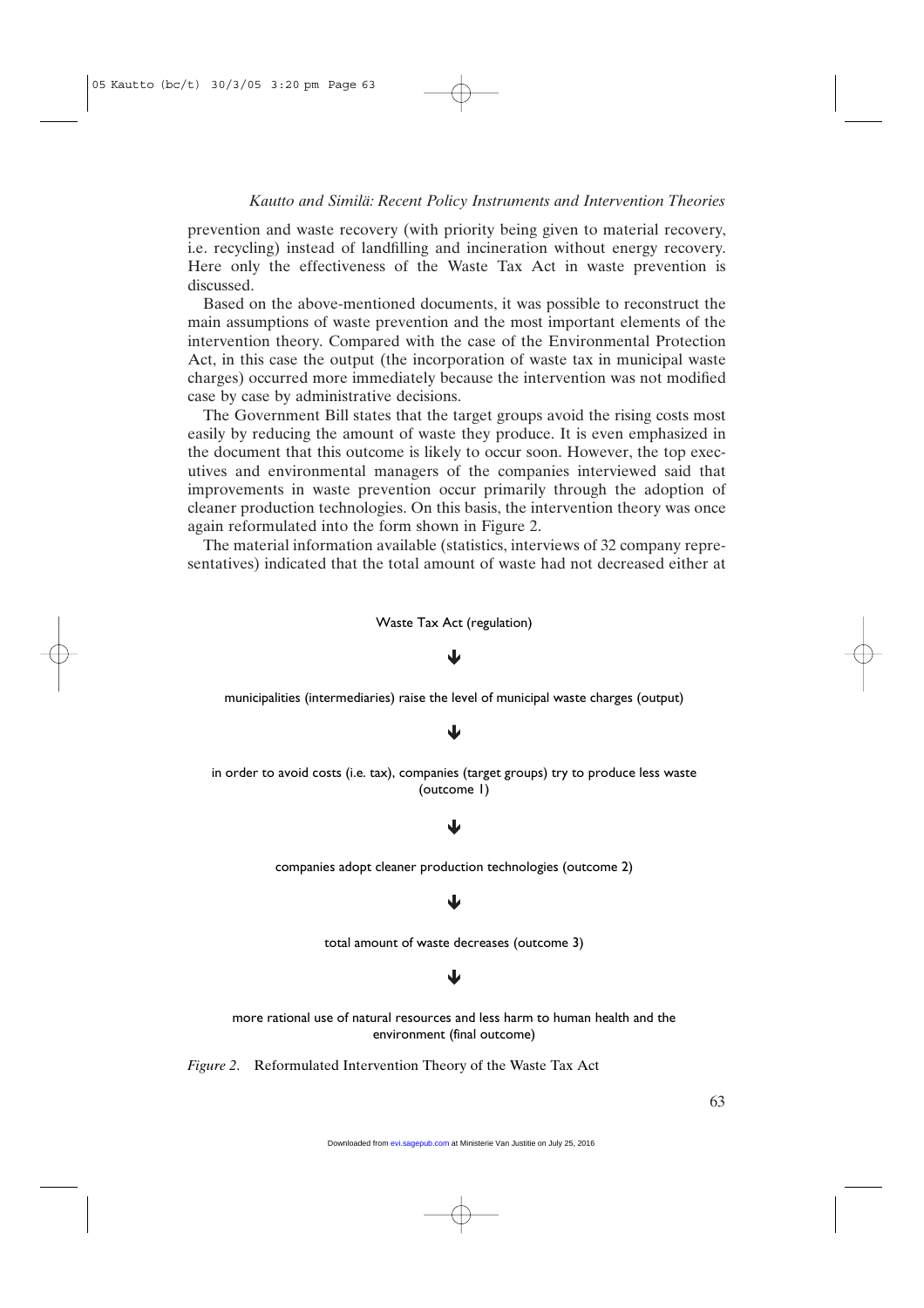the company or regional level. However, this new intervention theory led us to examine the evidence available two years after the adoption of the waste tax from a new perspective: the adoption of cleaner production technologies would probably take years. Alternatively, through studying the cost of waste management at the company level, the cost was found to be relatively low and the reduction of waste was driven more by the cost of raw materials. As the cost of waste management was low in relation to investment in cleaner technology, we concluded that the waste tax is not effectively promoting waste reduction at source.

Furthermore, based on statistics and the interviews, it was possible to conclude that the waste tax has been effective as a policy instrument promoting recycling and recovery. Thus, the increased recycling and recovery has probably been one reason for the ineffectiveness of the waste tax in waste prevention, as recycling and recovery were more cost-effective ways of avoiding the costs of raised municipal waste charges for most of the companies. This mutual interdependence of the decisions on waste prevention and/or recycling and recovery was also a part of the intervention theory that was not explicated in the Government Bill for the Waste Tax Act.

# **Implications for RIPIs Evaluations**

The examples show some advantages of the use of intervention theories when evaluating RIPIs retrospectively. Intervention theories have been used to formulate the right questions, i.e. questions that can be empirically assessed. In the example concerning the Environmental Protection Act, the first three assumptions of the intervention theory can be connected to certain characteristics of the administration and outputs. Because more than 600 permits (i.e. outputs) had been granted during the first two years of the implementation of the Act, it was possible to assess whether the assumptions about the characteristics of the outputs held. This enabled us to say something important about the effectiveness despite the fact that the (final) outcomes had not yet occurred. Concurrently, it must be noted that while the permits have not been changed as assumed at the beginning of the implementation process, this does not mean that they will never be changed. The evaluation itself may have an impact on the implementation and as a result, or for other reasons, the authorities may place greater emphasis on gaps and priorities in the future. In this context, the intervention theory was not used to predict the future, but to guide the evaluation.

One interesting conclusion is that although an impact analysis (use of the *impact* criterion) is impossible because outcomes have not occurred, this does not necessarily mean that the use of *effectiveness* as a criterion is also impossible – thanks to the concept of an intervention theory. However, the exact content of the effectiveness criterion must be reformulated in order to do this. In the section on evaluation criteria, it was noted that effectiveness refers to the degree of correspondence between intended policy goals and achieved outcomes. If outcomes have not yet occurred, a comparison of the objectives and achieved outcomes is impossible. Instead, it is possible to ask whether the outputs (or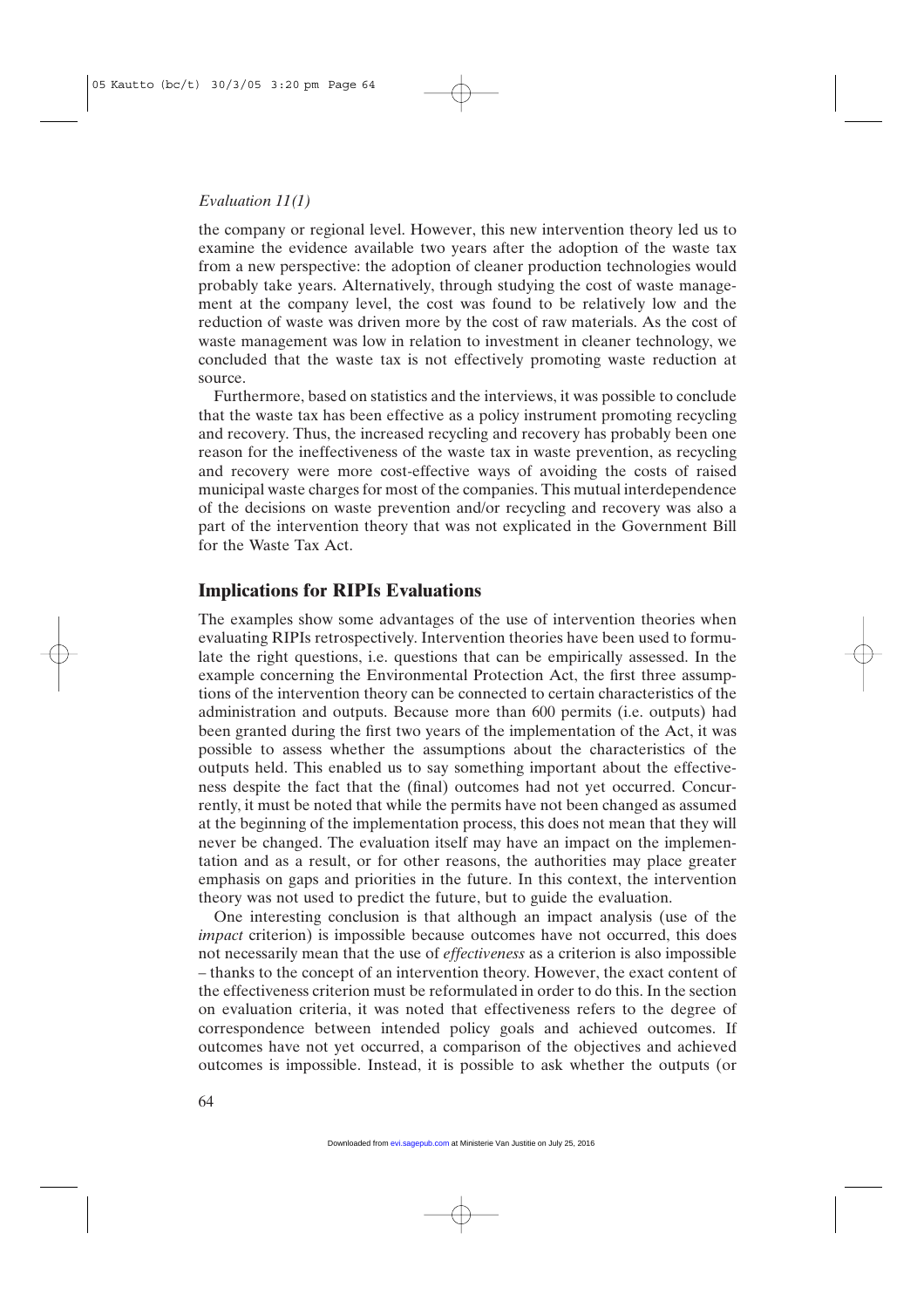#### *Kautto and Similä: Recent Policy Instruments and Intervention Theories*

immediate outcomes) include features that are preconditions to the achievement of the goals according to the intervention theory. Any answer regarding effectiveness given on this basis is only indicative. However, it may be interesting and useful, e.g. for the administrators of the policy instrument.

A reconstruction of an intervention theory may be useful even when it does not lead to measurable questions. It was not possible to design a measurable question concerning technological change on the basis of the intervention theory used for the evaluation of the Environmental Protection Act. However, the reconstruction of the intervention theory supported the conclusion that the data available were insufficient. The intervention theory indicated certain characteristics of the plants that were most likely to adopt new kinds of technology. This made it possible to understand the results, although not to confirm the validity of the assumption. In addition, the intervention theory explicated links between outcomes and factors other than the policy instrument itself. Furthermore, an explicit intervention theory can help the authorities to guide information gathering in order to carry out another evaluation later (by themselves or by outsiders), when it is reasonable to assume that the relevant information is available.

As the waste tax example illustrated, only the search for warrants, identifying missing links in or between different propositions, can significantly add to our understanding of the effectiveness of policy instruments. Precisely because the designers of the policy instrument did not explicate the whole intervention theory, they had unrealistic expectations of the time frame within which the outcomes would occur and of the cost of waste prevention for the target groups of the policy instrument. These imperfections might be a consequence of political expediencies, or of the culture of law drafting. However, if the theory is incomplete or false, it is not surprising that the expected and publicly expressed outcomes do not occur.

Furthermore, it should be noted that RIPIs evaluation can shed light on the role of moderators (i.e. on contextual factors) that have not been taken into consideration when the intervention theory was originally constructed. Considering that these moderators (e.g. the implications of the effects of organizational cultures when integrating the different regulatory authorities that issue IPPC permits) can negate an otherwise sound intervention theory under a given set of circumstances (Dahler-Larsen, 2001: 337), this is an important additional argument for RIPIs evaluation.

Nevertheless, intervention theory is not a magic wand that produces information on something that has not yet occurred. A retrospective evaluation concerning RIPIs has its limitations, and proper use of intervention theory is not a solution to all those problems. If the outputs have not been produced or outcomes have not occurred, there is no information on them. In addition, it is possible that problems are due to the slow rate of data compilation and production by other parties, e.g. statistical authorities. Furthermore, if all the observations made confirm that everything takes place as is assumed in the intervention theory, this does not necessarily validate the whole intervention theory. Thus, the possibility of theory failure (i.e. the wrong idea underlying the intervention) should also be taken into account (Rossi et al., 1999). Further limitations on the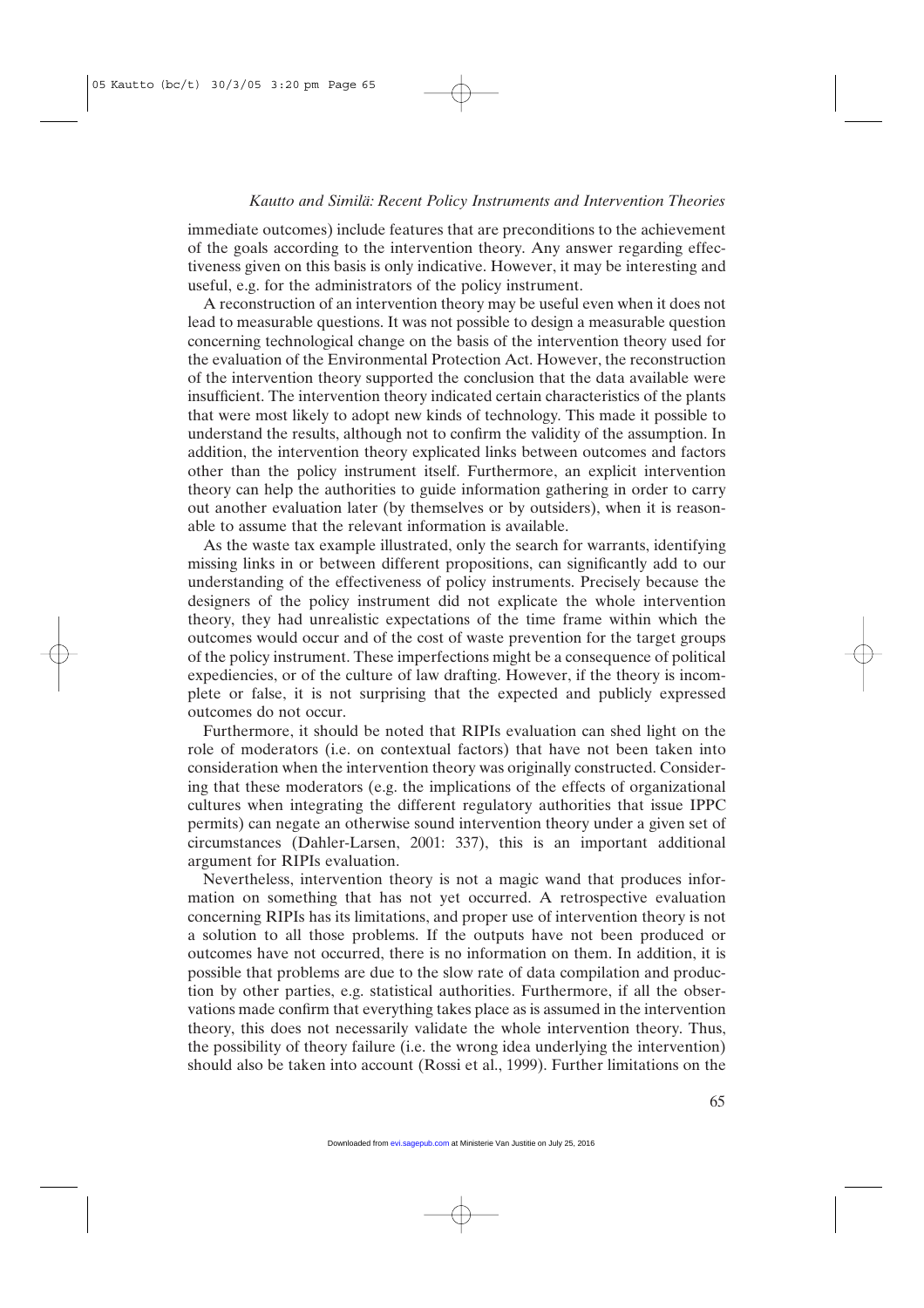logic of RIPIs evaluation may be found in the theories of autogenesis or selforganizing systems (e.g. King, 2000; Hoffman, 2001). According to these theories, organizations may seem to continue to be the same but actually incrementally develop fundamentally new mindsets and strategies.

To conclude, there is extensive demand for early evaluations of policy instruments. Although the information on outcomes is often imperfect at this stage, the use of intervention theories facilitates an evaluation in these cases. This article concludes with five recommendations for those conducting ex-post evaluation of RIPIs. First, reconstruct the intervention theory utilizing a theory-based approach suitable for the evaluation (e.g. deductive, inductive, user-focused and/or policy-scientific). Second, select the criteria to be evaluated and define the links in the causal chain between the different criteria (see Figure 1). Third, identify those stages of the causal chains on which it is possible to obtain empirical findings and/or to make observations. Distinguish the evaluation criteria that can be fully used in the evaluation on the basis of the empirical material available. Fourth, regarding the rest of the criteria, consider whether it is possible to reformulate them so they can be linked to stages of the causal chain on which it is possible to make observations. If this is not possible, leave them out of the scope of the empirical evaluation. If these steps can be completed, you can carry out an evaluation, although the reformulation of the evaluation criteria may make it possible to construct only indicative results. This means that the conclusions based on the indicative results must be drawn with caution. Fifth, on the basis of social science theory, the likelihood of theory failure should be considered. The observations at the beginning of a causal chain do not necessarily reveal the existence of theory failure.

## **Notes**

- 1. A draft of this article was presented at the 5th biennial conference of the European Evaluation Society, Seville, Spain, 10–12 October 2002 in parallel session A: Theory and capacity building for environmental policy: symposium, intervention theory in environmental policy evaluation. The authors wish to thank Evert Vedung, Per Mickwitz, Matti Melanen, Ari Nissinen and the two anonymous reviewers for their valuable comments on earlier versions of the article.
- 2. End-of-pipe technologies are technologies that reduce emissions of pollutants after they have been formed.
- 3. Integrated pollution prevention and control, by bringing environmental considerations together, therefore lead away from an approach based on 'end-of-pipe' technology (i.e. reacting to pollution once it occurs) to one in which environmental considerations are given greater priority at the design stage of an installation (European Commission, 1992).

### **References**

Braybrooke, D. and C. E. Lindblom (1963) *A Strategy of Decision*. New York: Free Press. Chen, H.-T. (1990) *Theory Driven Evaluations*. Newbury Park, CA: Sage.

Connell, J., A. Kubisch, L. Schorr and C. Weiss, eds (1995) *New Approaches to Evaluating Community Initiatives: Concepts, Methods and Contexts*. Washington, DC: The Aspen Institute.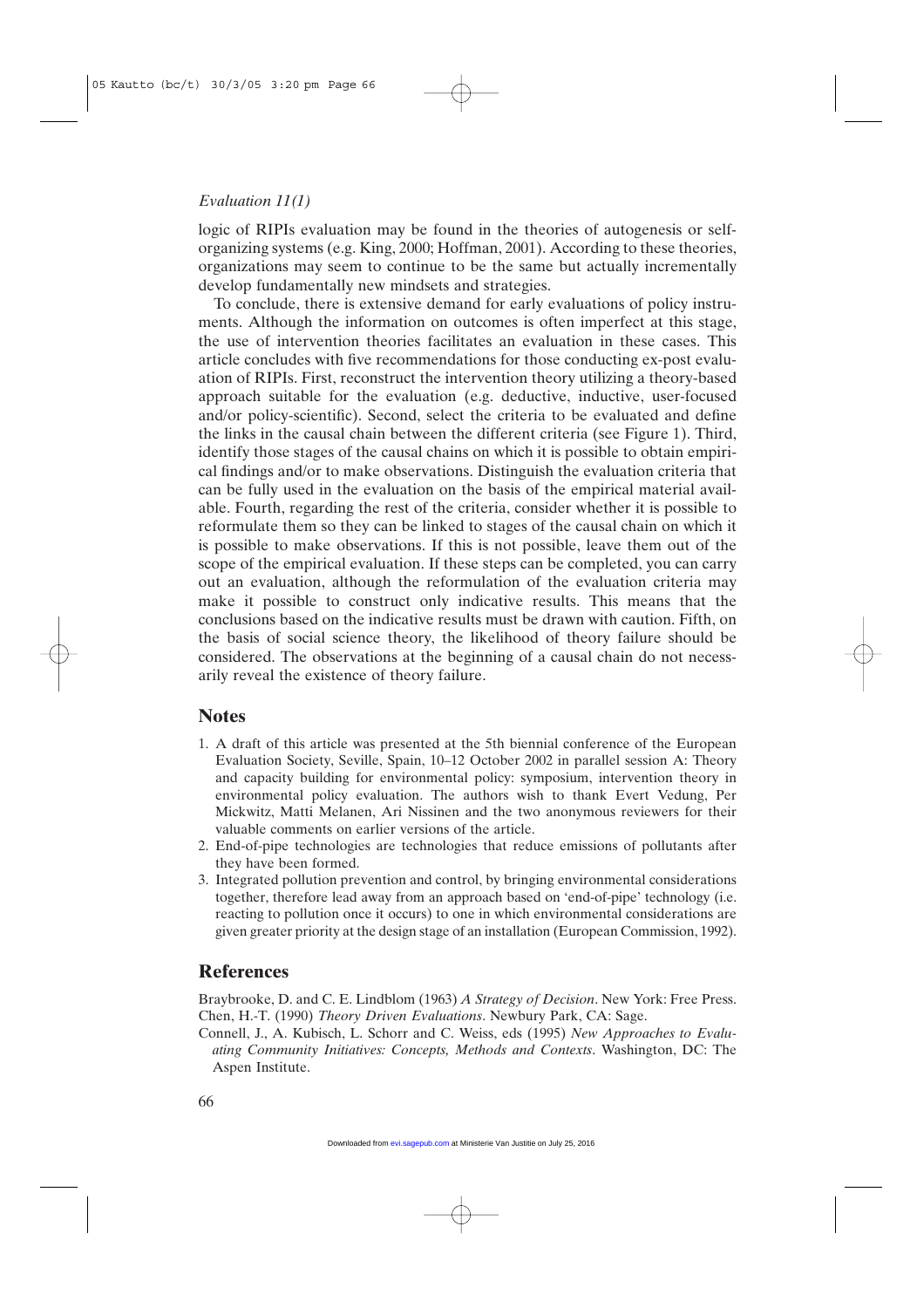#### *Kautto and Similä: Recent Policy Instruments and Intervention Theories*

- Dahler-Larsen, P. (2001) 'From Programme Theory to Constructivism. On Tragic, Magic and Competing Programmes', *Evaluation* 7(3): 331–49.
- European Commission (1992) 'Exploratory Memorandum Integrated Pollution Prevention and Control (IPC)', Memo, estimated year of publication 1992.
- European Commission (2003) 'Communication from the Commission to the Council, the European Parliament, the European Economic and Social Committee and the Committee of the Regions: On the Road to Sustainable Production. Progress in Implementing Council Directive 96/61/EC Concerning Integrated Pollution Prevention and Control', *COM (2003) 354 Final* 19.6.2003. Brussels: European Commission.
- Glaser, B. and A. Strauss (1967) *The Discovery of Grounded Theory: Strategies for Qualitative Research*. New York: Aldine de Gruyter.
- Hildén, M., J. Lepola, P. Mickwitz, A. Mulders, M. Palosaari, J. Similä, S. Sjöblom and E. Vedung (2002) *Evaluation of Environmental Policy Instruments – a Case Study of the Finnish Pulp & Paper and Chemical Industries*. Monographs of the Boreal Environment Research, No. 21. Helsinki: Finnish Environment Institute.
- Hildén, M., P. Kautto, P. Mickwitz and J. Similä (2003) 'Ympäristönsuojelulain kaksi ensimmäistä vuotta – arvioinnin yhteenveto', *Ympäristöjuridiikka* 24(1): 181–99.
- Hoffman, A. J. (2001) *From Heresy to Dogma. An Institutional History of Corporate Environmentalism,* expanded edn. Palo Alto, CA: Stanford University Press.
- Hoogerwerf, A. (1990) 'Reconstructing Policy Theory', *Evaluation and Program Planning* 13(3): 285–91.
- Kautto, P. and M. Melanen (2004) 'How Does Industry Respond to Waste Policy Instruments – Finnish Experiences', *Journal of Cleaner Production* 12(1): 1–11.
- King, A. (2000) 'Organizational Response to Environmental Regulation: Punctuate Change or Autogenesis?', *Business Strategy and the Environment* 9(4): 224–38.
- Leeuw, F. L. (2003) 'Reconstructing Program Theories: Methods Available and Problems to be Solved', *American Journal of Evaluation* 24(1): 5–20.
- Lenne, B. and H. Cleland (1987) 'Describing Program Logic', *Program Evaluation Bulletin 2*.
- Melanen, M., P. Kautto, H. Saarikoski, M. Ilomäki and H. Yli-Kauppila (2002) 'Finnish Waste Policy – Effects and Effectiveness', *Resources, Conservation and Recycling* 35(1–2): 1–15.
- Mickwitz, P. (2002) 'Effectiveness Evaluation of Environmental Policy: the Role of Intervention Theories', *Administrative Studies* 21(4): 77–8.
- Mickwitz, P. (2003) 'A Framework for Evaluating Environmental Policy Instruments: Context and Key Concepts', *Evaluation* 9(4): 415–36.
- Patton, M. Q. (1997) *Utilization-focused Evaluation. The New Century Text*, 3rd edn. Thousand Oaks, CA: Sage.
- Pawson, R. (2002) 'Evidence-based Policy: In Search of a Method', *Evaluation* 8(2): 157–81.
- Pawson, R. (2003) 'Nothing as Practical as a Good Theory', *Evaluation* 9(4): 471–90.
- Rogers, P. J., A. Petrosino, T. A. Huebner and T. A. Hasci (2000) 'Program Theory Evaluation: Practice, Promise, and Problems', in P. J. Rogers, T. Hacsi and A. Petrosino (eds) *Program Theory in Evaluation: Challenges and Opportunities*, *New Directions for Evaluation*, 87: 5–13. San Francisco, CA: Jossey-Bass.
- Rose, R. and T. Karran (1987) *Taxation by Political Inertia: Financing the Growth of Government in Britain*. London: Allen & Unwin.
- Rossi, P. H., H. E. Freeman and M. W. Lipsey (1999) *Evaluation. A Systematic Approach,* 6th edn. Thousand Oaks, CA: Sage.
- Similä, J. and M. Hildén (2003) 'Yhdennetty ympäristölupa ympäristönsuojelulakiuudistuksen vaikutukset'. *Ympäristöjuridiikka* 24(1): 4–26.